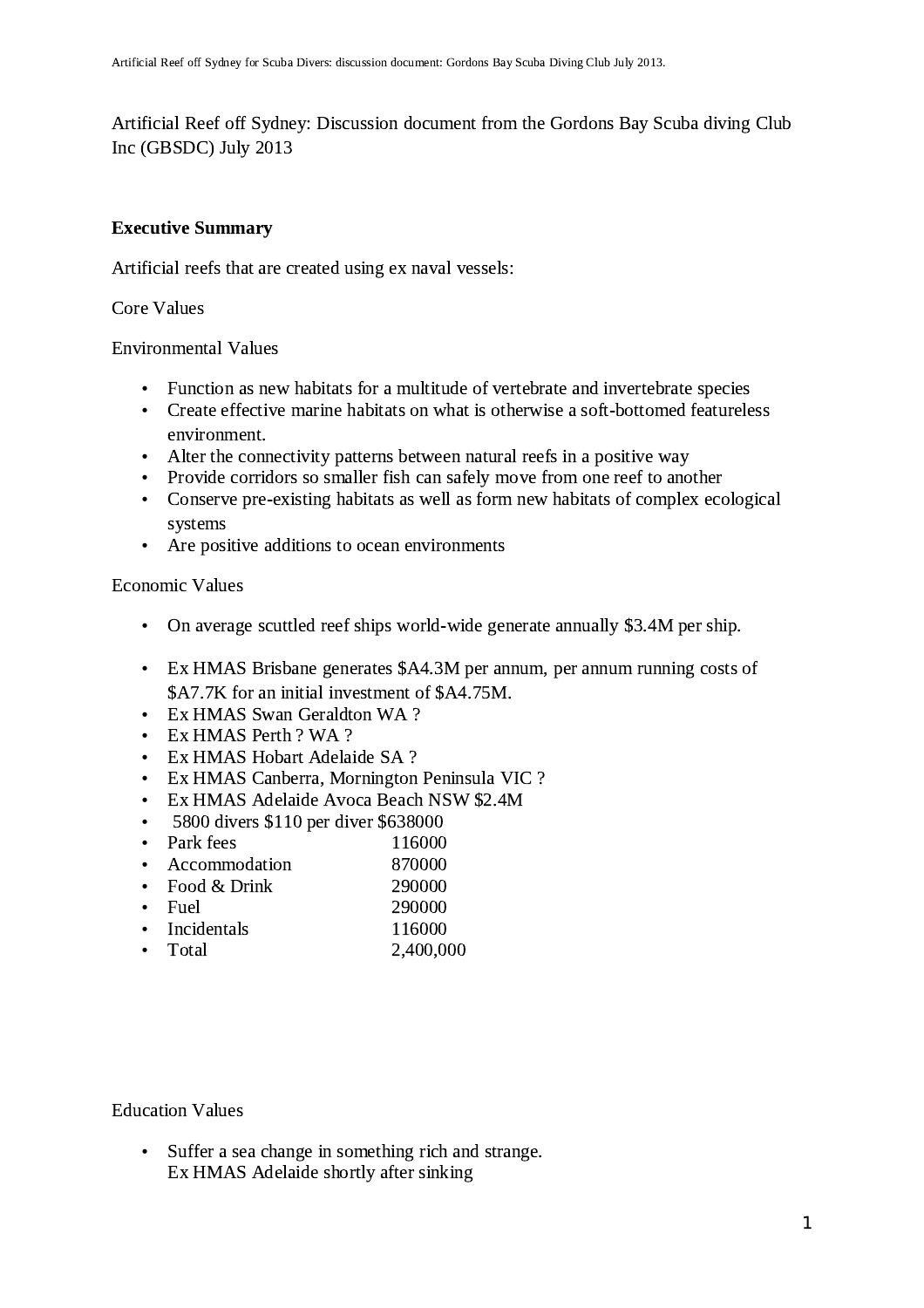





Photos Rob Westerdyk CCARP

Research Values

• The Sydney Institute of Marine Science (SIMS) will undertake research projects on a scuttled ship.

Recreational Values

- Great dive site for Scuba Divers
- Potential for underwater camera for 24 hour surveillance for non-divers (ex HMNZS Wellington)

#### Rationale

Defence Disposals Agency (DDA) which is responsible for Defence Material disposal says that given the level of complexity and risks involved, in particular the detailed planning required, liability, safety and environmental considerations in creating artificial reefs from ex-navy ships it is normal practice for such requests to be supported by a business case submitted by State Governments. State Governments are normally expected to fund and manage the establishment of artificial reefs and dive wrecks. A list of references for this document available on request to secretary@gordonsbayscubadivingclub.com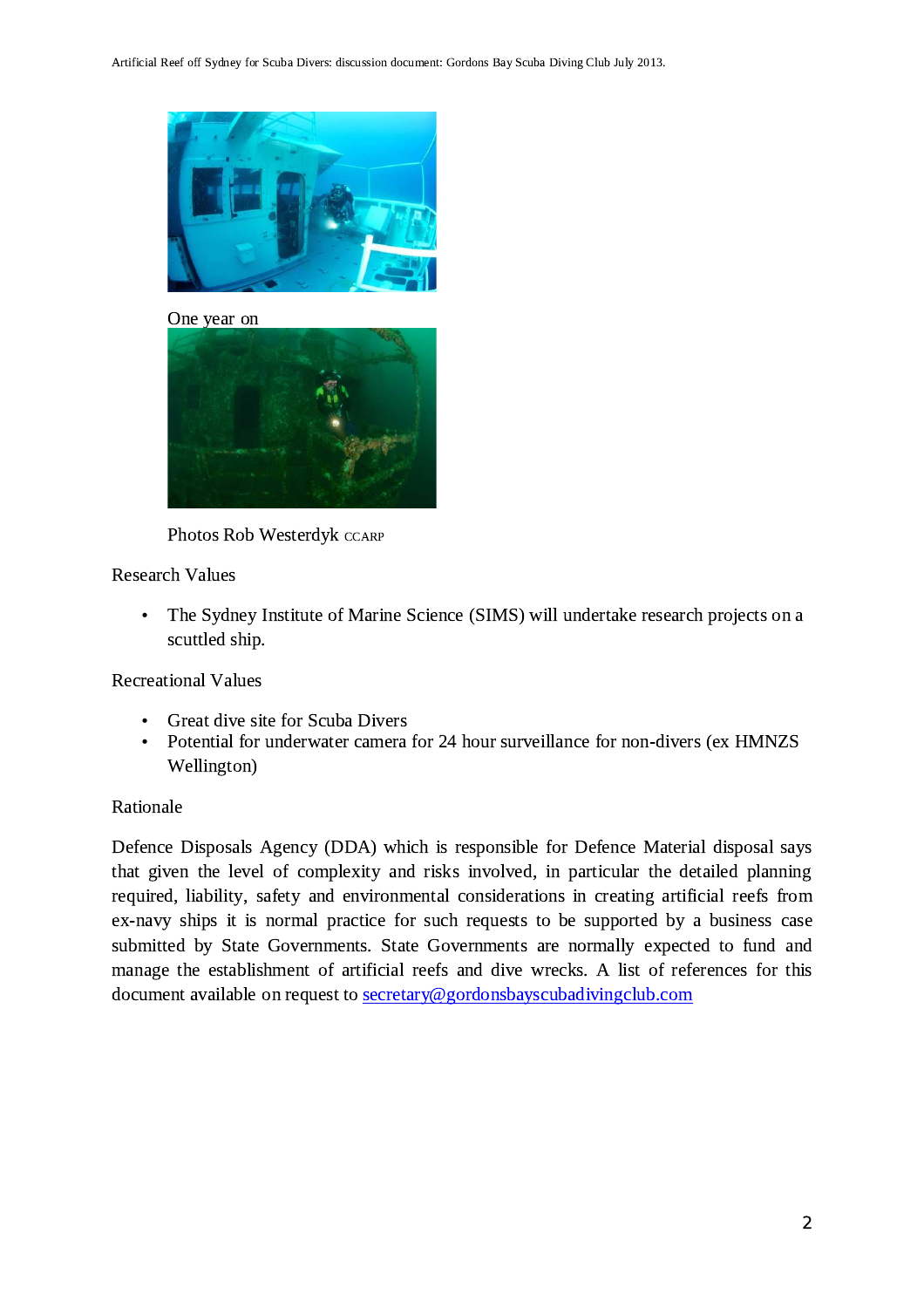#### Gordons Bay Scuba Diving Club Inc.

www.gordonsbayscubadivingclub.com

President: Sam Baxter 0412261459 sam1.baxter1@gmail.com

Vice President: Peter Howard 0413453057 pethow@bigpond.com

Treasurer: John Murray 0408748936 murrays4@bigpond.net.au

Secretary: John Rowe 0412099453 jcprowe@bigpond.net.au

4A Trafalgar St BRONTE NSW 2024

All correspondence PO Box 3273 EXETER NSW 2579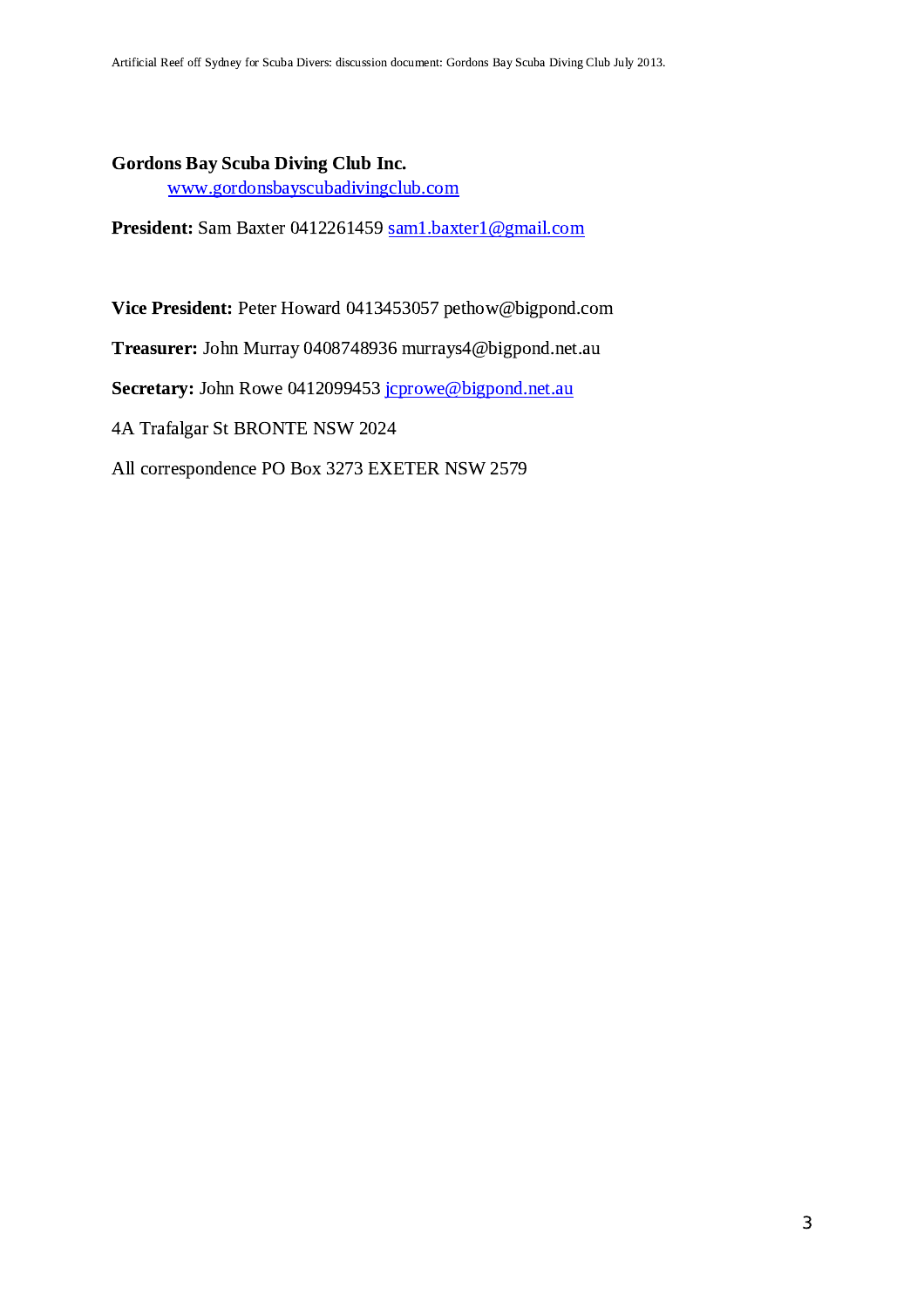# The Gordons Bay Scuba Diving Club Inc. www.gordonsbayscubadivingclub.com.au (GBSDC).

The (GBSDC) is an Australian non-profit incorporated association registered in NSW and operating from Bronte NSW. The Club was founded in 1990 and has, since that time, created and maintained, Lands Office permissive occupancy #1986/75 the underwater nature trail in Gordon's Bay Clovelly NSW Australia. The Club was awarded a Sydney Morning Herald Community Service award in 1993. The Professional Association of Diving Instructors (PADI) awarded the Club the PADI Service to the Diving Community Award in 1996. The Club has also received Commonwealth Heritage Grants, with Randwick City Council, totalling \$50000.00 to maintain the underwater nature trail, to support marine science research projects on biological controls of algae on coastal bathing platforms and coastal biodiversity signs on the Randwick City Council Coastline.

At the March 2005 monthly meeting of the Club, members moved that the Club become involved in researching, measuring, and finding out the community demand for a project to obtain, a decommissioned navy ship and with appropriate preparation and consultation with various stakeholders on a suitable location to scuttle the ship as a recreational dive location, marine research and artificial reef location. We have written and contacted many stake holders in the last five years but put all of our plans on hold preferring to support the Central Coast Artificial Reef Project (CCARP) in the sinking of the ex HMAS Adelaide which struck surprising ill informed opposition but now that it has been successfully sunk, and is contributing significantly to the local economy we wish to reactivate our project. However no commitment has been received from either the NSW or Federal Government, The Club has registered its interest with the Defence Disposals Agency and sees this document as a preliminary discussion plan for both governments consideration. The proposal is predicated on a fully funded government project.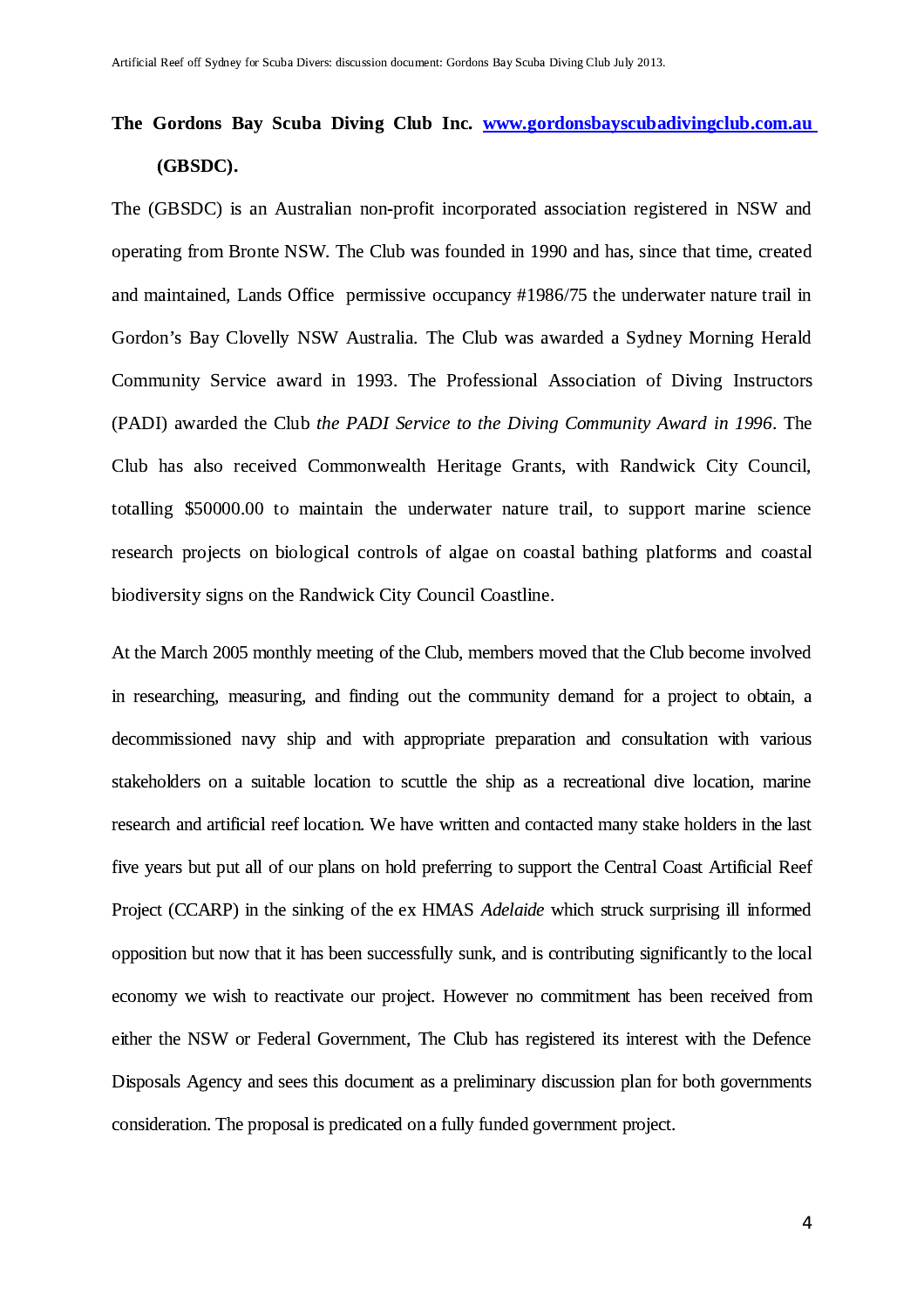#### Background

Options for managing obsolete and decommissioned military and commercial vessels include reuse of the vessel or parts of the vessel, recycling or scrapping, creating artificial reefs, and disposal on land or at sea (US EPA, 2006). The Australian Government has, in the past, a policy of ceding to the States its decommissioned warships, with the States being invited to lodge expressions of interest for the acquisition of the decommissioned vessels. Defence Disposals Agency (DDA) which is responsible for Defence Material disposal says that given the level of complexity and risks involved, in particular the detailed planning required, liability, safety and environmental considerations in creating artificial reefs from ex navy ships it is normal practice for such requests to be supported by a business case submitted by State Governments. State Governments are normally expected to fund and manage the establishment of artificial reefs and dive wrecks. Six former warships have already been scuttled to create artificial reefs and recreational dive sites in Australia:

Ex-HMAS SWAN off Dunsborough, Western Australia (December 1997)

Ex-HMAS PERTH off Albany, Western Australia (November 2001)

Ex-HMAS HOBART in Yankalilla Bay, Fleurieu Peninsula, South Australia (November 2002)

Ex-HMAS BRISBANE off Mooloolaba, Queensland (July 2005) Ex-HMAS CANBERRA off Ocean Grove, Victoria (October 2009). Ex.HMAS ADELAIDE off Avoca Terrigal Beaches NSW (April 2011)

Worldwide: Ships sunk for Artificial Reefs and Recreational Diving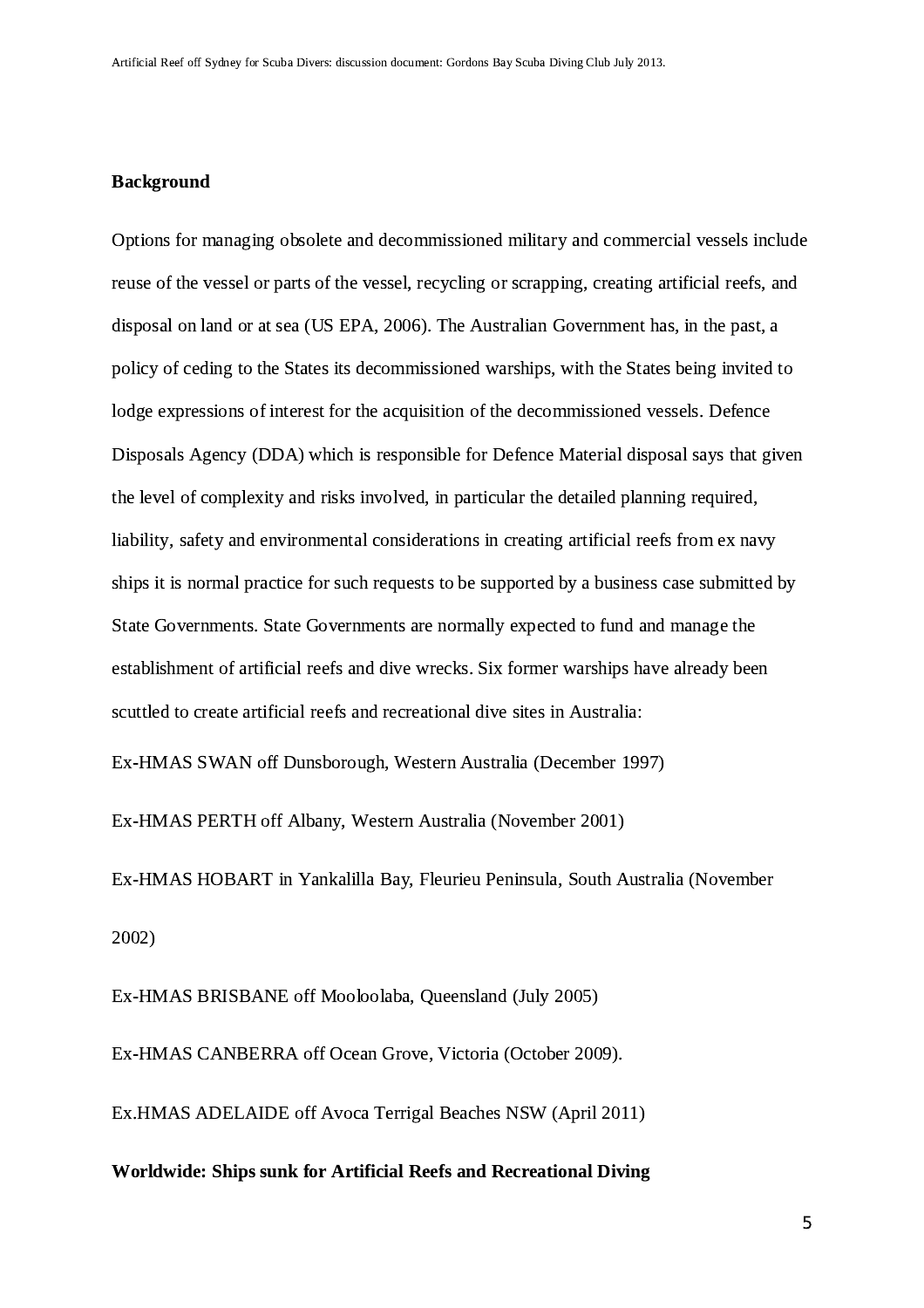# (http://en.wikipedia.org/wiki/Sinking\_ships\_for\_wreck\_diving\_sites)

| 2011 | 968)                                                                               | <u>USS Arthur W. Cape May</u> , New United States<br>Jersey |                       |
|------|------------------------------------------------------------------------------------|-------------------------------------------------------------|-----------------------|
| 2011 | <b>USS Kittiwake</b>                                                               | West Bay, Grand Cayman Islands<br>Cayman                    |                       |
| 2009 | <b>USNS</b> General<br><b>Hoyt</b><br><b>Vandenberg</b><br>$AGM-10$ <sup>[1]</sup> | S.<br><del>F</del> Key West, Florida United States          |                       |
| 2007 | <b>HMNZS</b><br><u>Canterbury</u><br>(F421)                                        | <b>Bay of Islands</b> New Zealand                           |                       |
| 2006 | Xihwu<br>73721                                                                     | Boeing<br>British Columbia Canada                           |                       |
| 2005 | <b>HMNZS</b><br><b>Wellington (F69)</b>                                            | Wellington                                                  | New Zealand           |
| 2004 | <b>HMS Scylla</b>                                                                  | <b>Whitsand</b><br>Bay,<br>Cornwall                         | <b>United Kingdom</b> |
| 2004 | <b>USS Oriskany</b> <sup>[3]</sup>                                                 | Florida                                                     | <b>United States</b>  |
| 2003 | CS Charles<br>Brown <sup>[4]</sup>                                                 | $L$ Sint Eustatius Leeward Islands                          |                       |
| 2003 | <b>HMCS Nipigon</b>                                                                | Quebec                                                      | Canada                |
| 2002 | MV Dania <sup>[5]</sup> Mombasa                                                    |                                                             | Kenya                 |
| 2002 | USS<br>Grove <sup>[6]</sup>                                                        | Spiegel Florida                                             | <b>United States</b>  |
| 2001 | HMCS<br>Breton <sup>[2]</sup>                                                      | Cape British Columbia Canada                                |                       |
| 2000 | HMCS Yukon <sup>[2]</sup>                                                          | San<br>California                                           | Diego, United States  |
| 2000 | <b>Stanegarth</b>                                                                  | <b>Stoney Cove</b>                                          | <b>United Kingdom</b> |
| 2000 | <b>HMNZS</b> Waikato Tutukaka                                                      |                                                             | New Zealand           |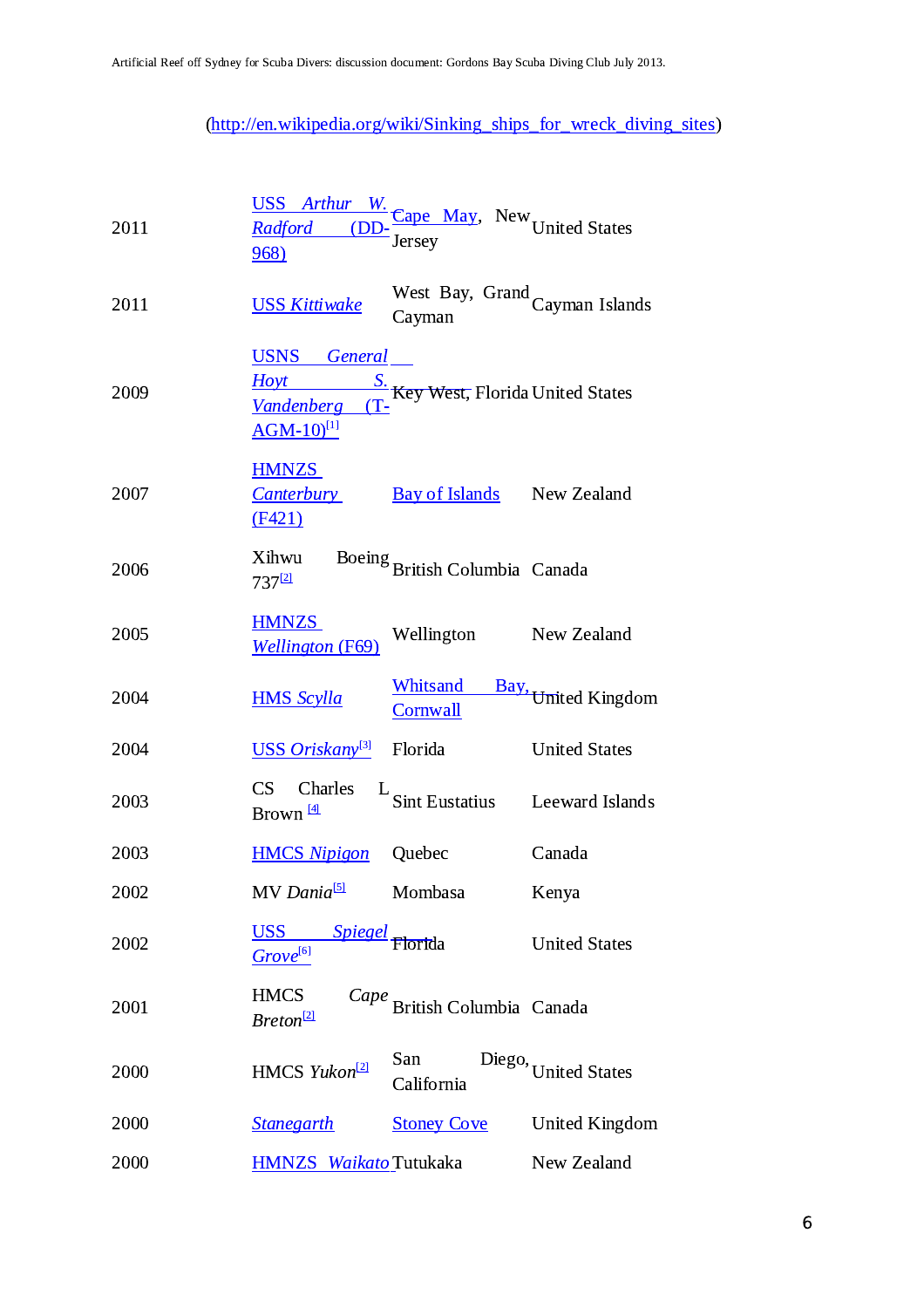|                       |                           | (F55)                                                                                     |                                                                  |                               |                           |        |
|-----------------------|---------------------------|-------------------------------------------------------------------------------------------|------------------------------------------------------------------|-------------------------------|---------------------------|--------|
| 1999                  |                           | <b>HMNZS</b><br>(1970)                                                                    | Tui.<br>Tutukaka Heads New Zealand                               |                               |                           |        |
| 1995                  |                           | <b>HMCS</b><br>Saskatchewan <sup>[2]</sup>                                                | British Columbia Canada                                          |                               |                           |        |
| 1996                  |                           | <b>HMCS</b><br>Columbia <sup>[2]</sup>                                                    | British Columbia Canada                                          |                               |                           |        |
| 1996                  |                           | Captain<br>MV.<br><b>Tibbetts</b><br>Keith<br>(formerly)<br>Russian-built<br>Frigate 356) | Cayman Brac                                                      | Cayman Islands                |                           |        |
| 1996                  |                           | Inganess Bay <sup>[9]</sup>                                                               |                                                                  | <b>British Virgin Islands</b> |                           |        |
| 1995                  |                           | <b>HMCS</b><br>Mackenzie <sup>[2]</sup>                                                   | British Columbia Canada                                          |                               |                           |        |
| 1992                  |                           | <b>HMCS</b><br>Chaudière <sup>[2]</sup>                                                   | British Columbia Canada                                          |                               |                           |        |
| 1991-2001             |                           | and The Beata <sup>[10]</sup>                                                             | "Wreck Alley" – The Marie L, The Pat                             |                               | <b>British</b><br>Islands | Virgin |
| 1991                  |                           | MV G.B. Church <sup>[2]</sup>                                                             |                                                                  | British Columbia              | Canada                    |        |
| 1990                  | Fontao                    |                                                                                           |                                                                  | Durban                        | South Africa              |        |
| 1990                  | T-Barge                   |                                                                                           |                                                                  | Durban                        | South Africa              |        |
| 1987–2000 Wreck Alley |                           |                                                                                           |                                                                  | San<br>California             | Diego, United States      |        |
| 1987                  |                           | <b>USCGC Bibb</b> <sup>[11]</sup>                                                         |                                                                  | Florida                       | <b>United States</b>      |        |
| 1987                  |                           | <b>USCGC Duane</b> <sup>[11]</sup>                                                        |                                                                  | Florida                       | <b>United States</b>      |        |
| 1980                  | Oro Verde <sup>[12]</sup> |                                                                                           |                                                                  |                               | Cayman Islands            |        |
| 1970                  |                           | training facility)                                                                        | <b>Glen Strathallen</b> (sunk to produce a diver <b>Plymouth</b> |                               | United<br>Kingdom         |        |

• HMCS Annapolis. An Annapolis class destroyer decommissioned by the Canadian Forces in 1996. The ship was purchased by the **Artificial Reef Society of British**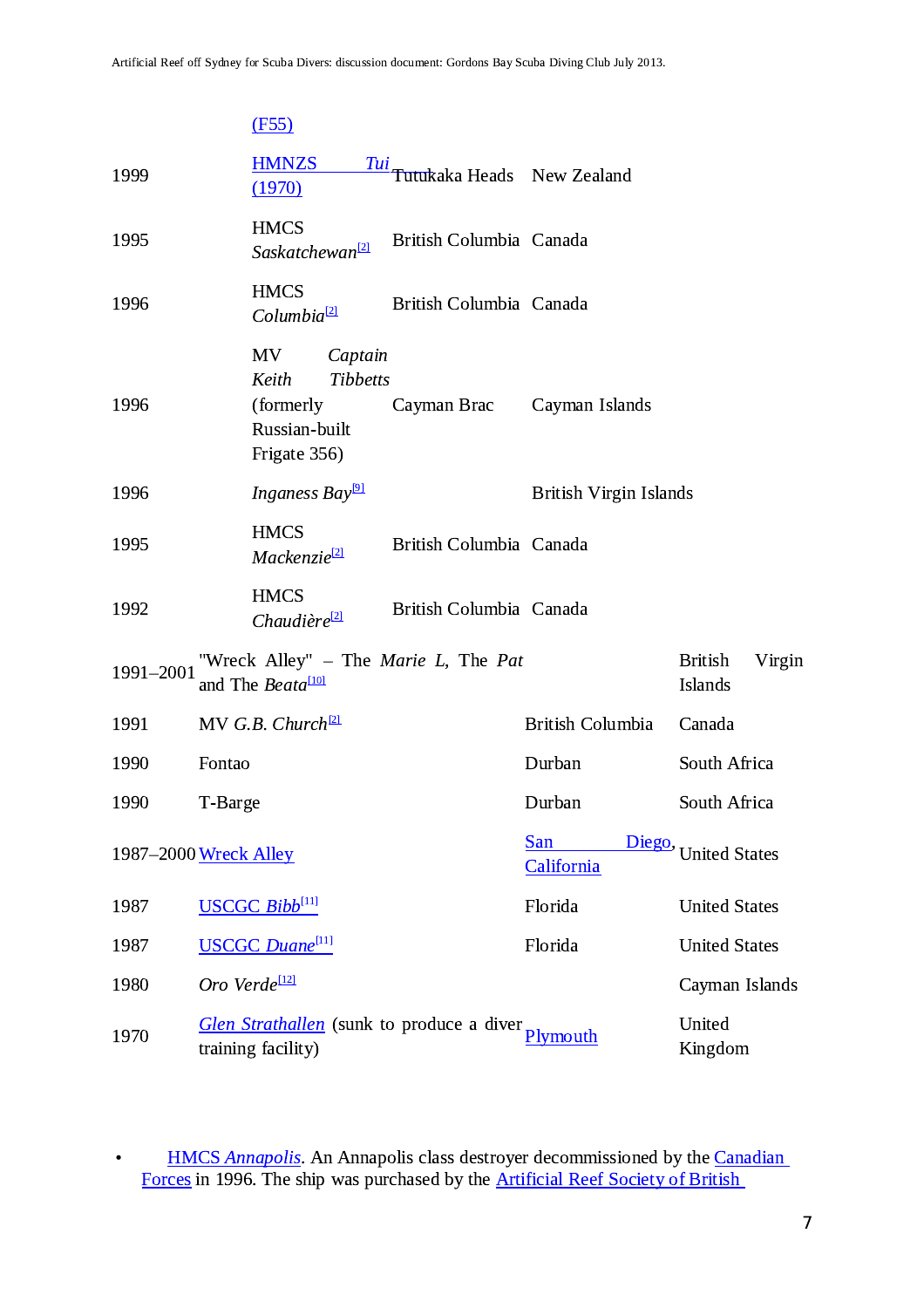Columbia in 2008, which plans to sink her in Port Graves (Long Bay) on Gambier Island in Howe Sound. $\frac{13}{13}$ 

#### Preliminary Site Selection.

Coogee was seen as the perfect and natural location for an artificial reef as it is midpoint between Sydney Harbour and Botany Bay where most dive boat charter operators launch their dive boats. Further it is within easy distance of several popular dive destinations such as Magic Point, Wedding Cake Island and the highly regarded shore dive location at Shark Point Clovelly NSW.

A site selection study was undertaken to identify a suitable area with these characteristics:

- a bare sandy bottom without extreme conditions such as strong rips or currents.
- the ability to attract marine life to colonise the artificial reef
- appropriate depth to the seabed and underlying rock to ensure a scuttled vessel could penetrate into the

sand and remain stable and upright

- meeting navigational safety requirements
- minimal impact on commercial fisheries
- within reasonable proximity to on-shore infrastructure for dive operators.
- Water depths in this area are between 30 and 34m.
- Be devoid of sensitive marine habitats and have minimal impact on the local coastline.
- Have the ability to attract fish and increase local biodiversity.
- Have geological characteristics suitable for the ship to settle with no impact on local reefs and other

geological features.

- Be at an appropriate depth of water.
- Not impact on shipping lanes or navigational areas.
- Not be dangerous for scuba diving and have good visibility.
- Not impact on other legitimate uses that may operate in the area.
- Have no natural reef or seagrass beds.

Coogee was chosen as it reflects all of the above characteristics.

#### Location Plan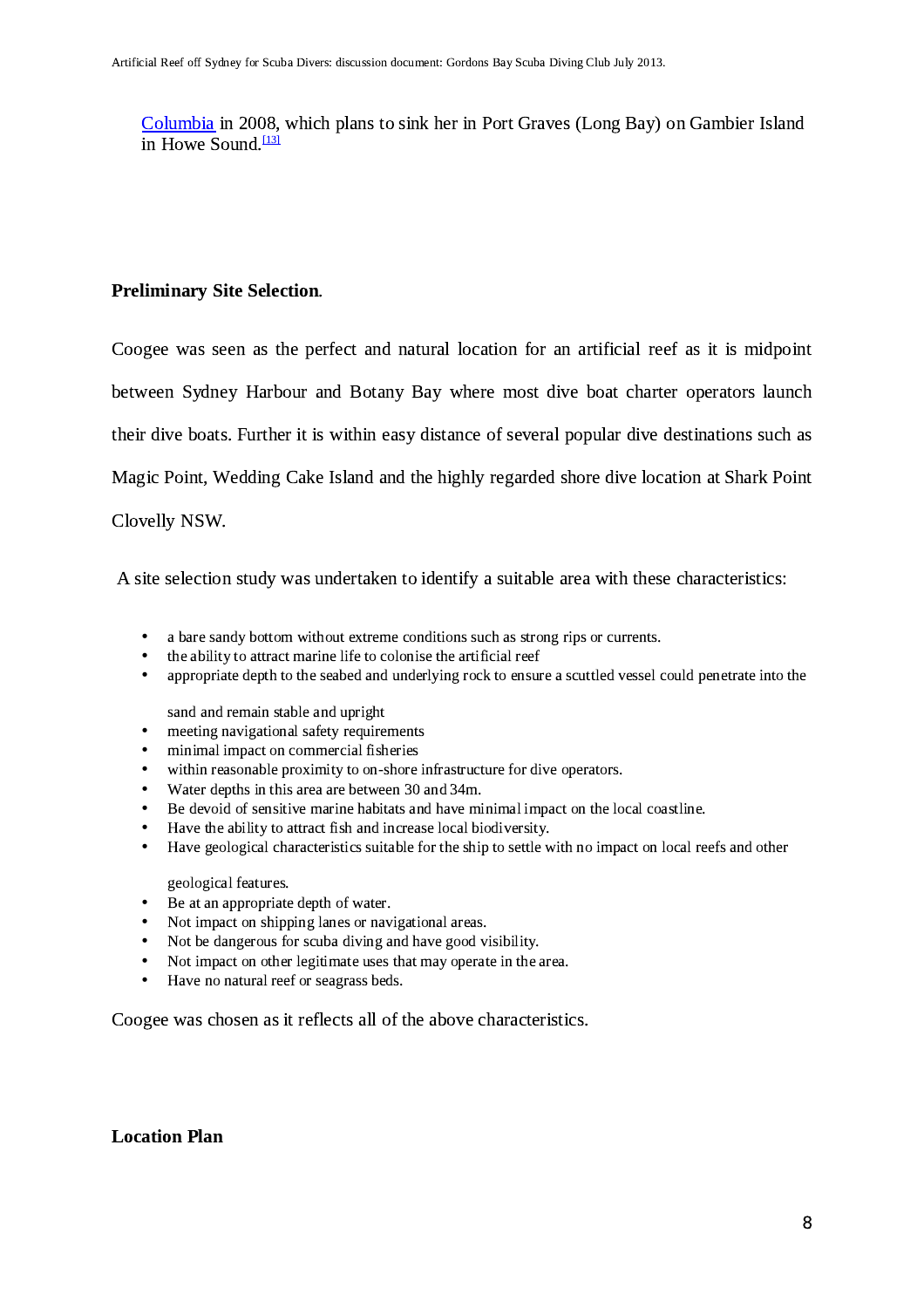

GBSDC preferred site: The GPS coordinates of the proposed site are approximately S 33d 56' 908' and E 151d 16' 755", depth 32.6meters.

The site is in approximately 32m of water, has a sandy bottom and is clear of rocky reefs.

Commercial dive operator Yves Moulard, Scubaroo took Club members Peter Howard and George Evatt to the site from the Rose Bay wharf on Aug. 21 2006. They employed a 20m rope, which they attached to the anchor line to swim in a circle of diameter 40m around the site. Their observations and the following photographs, taken on their dive, confirm the suitability of the site.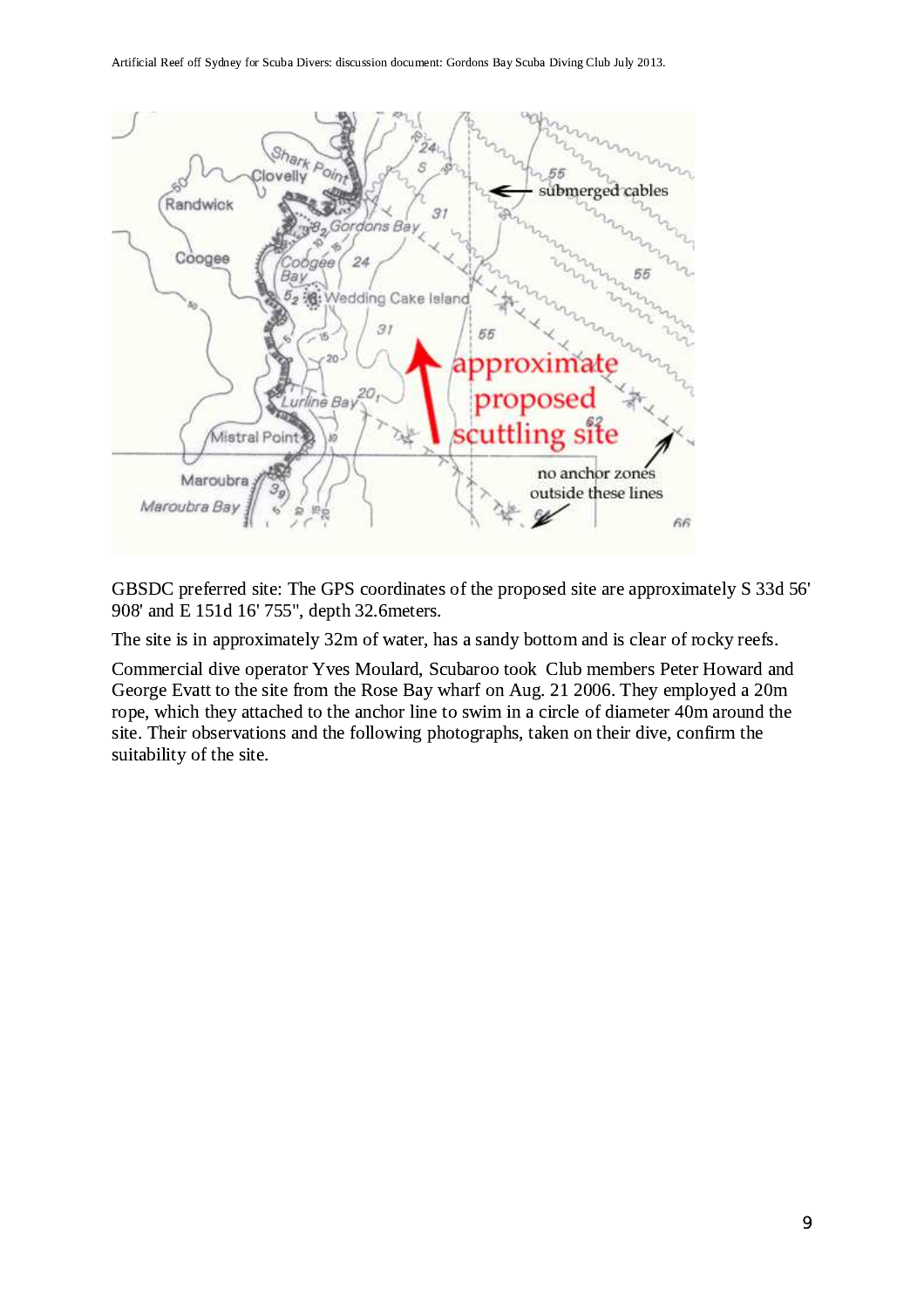



10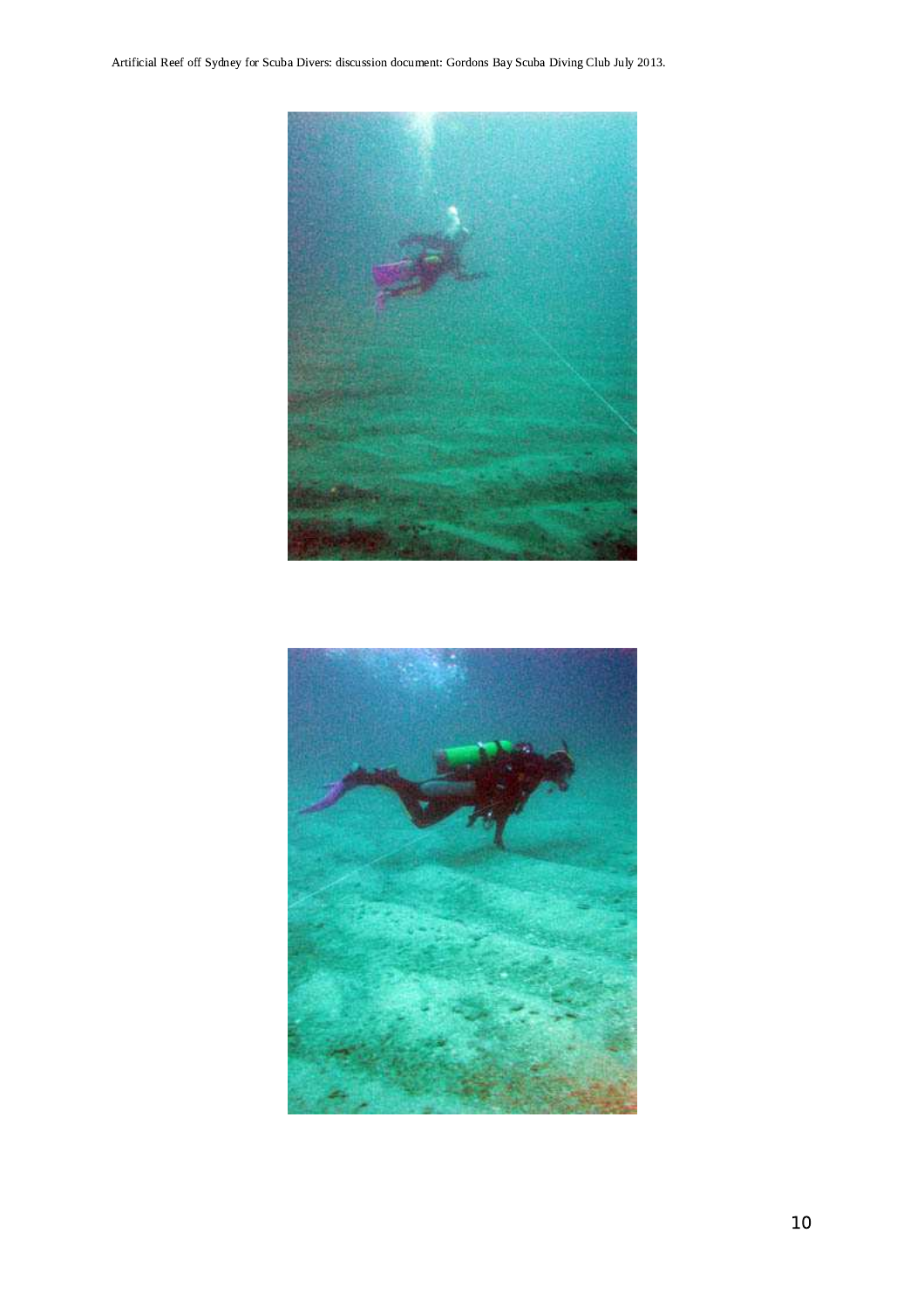

# Bate Bay 82310-577



Medium to coarse grained, orange coloured sand with 40% shell Fine grained, grey coloured sand with 5% to 20% mud and 30% t0 40% shell Fine grained fawn coloured sand with 30% shell Fine to medium grained, golden coloured sand with 10%-60% shell. Rocky Reef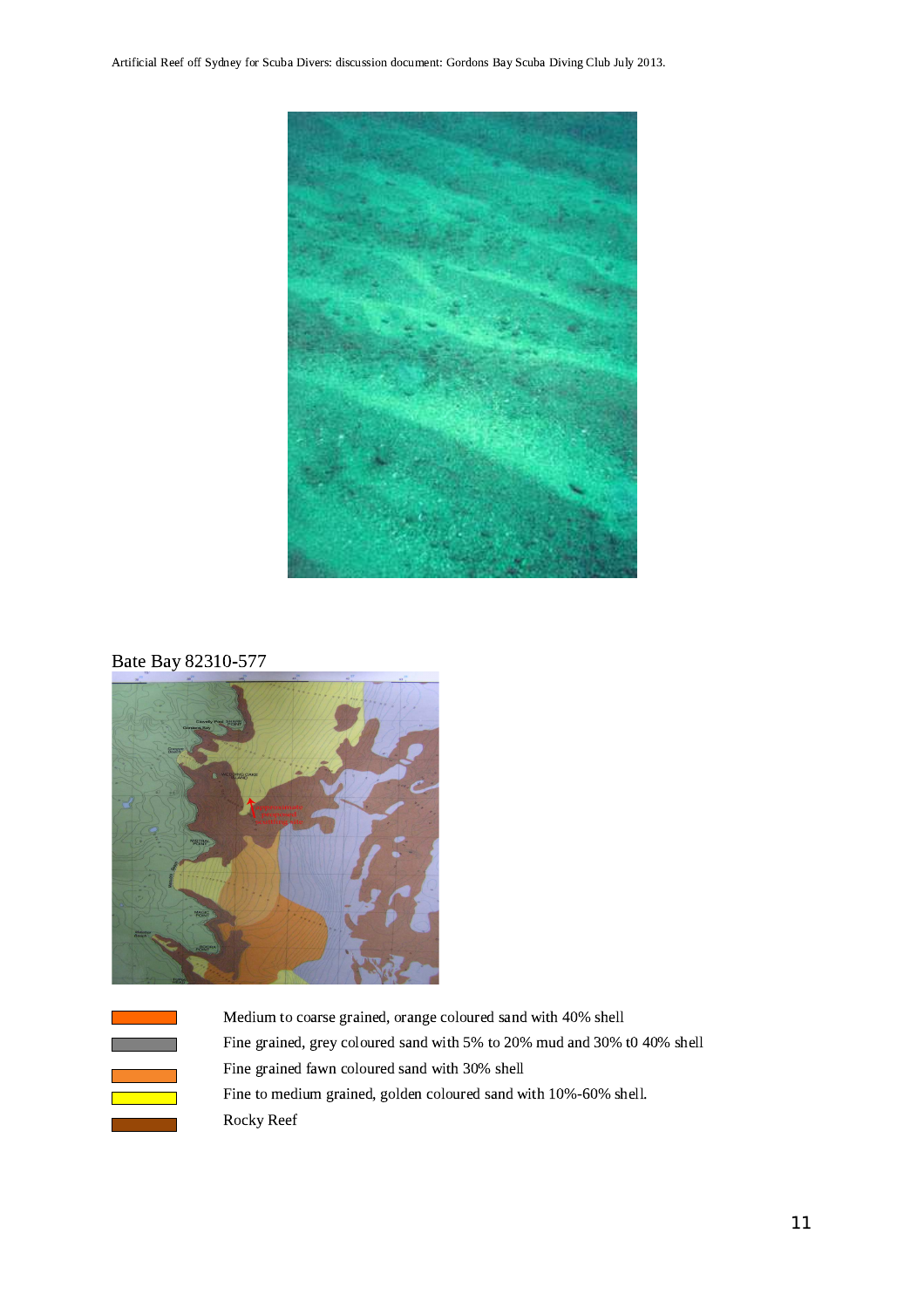

## Site Constraints

| 1) Depth           | High     | The 30 m - 35 m preferred depth range constrains site selection to the                                   |  |
|--------------------|----------|----------------------------------------------------------------------------------------------------------|--|
|                    |          | area selected.                                                                                           |  |
| 2) Exclusion Zones |          |                                                                                                          |  |
| Commercial         | High     | Potential conflict of interest with commercial fisherman, particularly                                   |  |
| Fishing            |          | trawlers. Earlier stakeholder consultation showed that stakeholders would                                |  |
| Recreational       | Moderate | liba ta ananavata suith tha nuainat<br>Recreational fishing from beaches, rock platforms and offshore is |  |
| Fishing            |          | popular in the study area. Operation of an exclusion zone around the                                     |  |
|                    |          | dive site could potentially conflict with offshore fishing.                                              |  |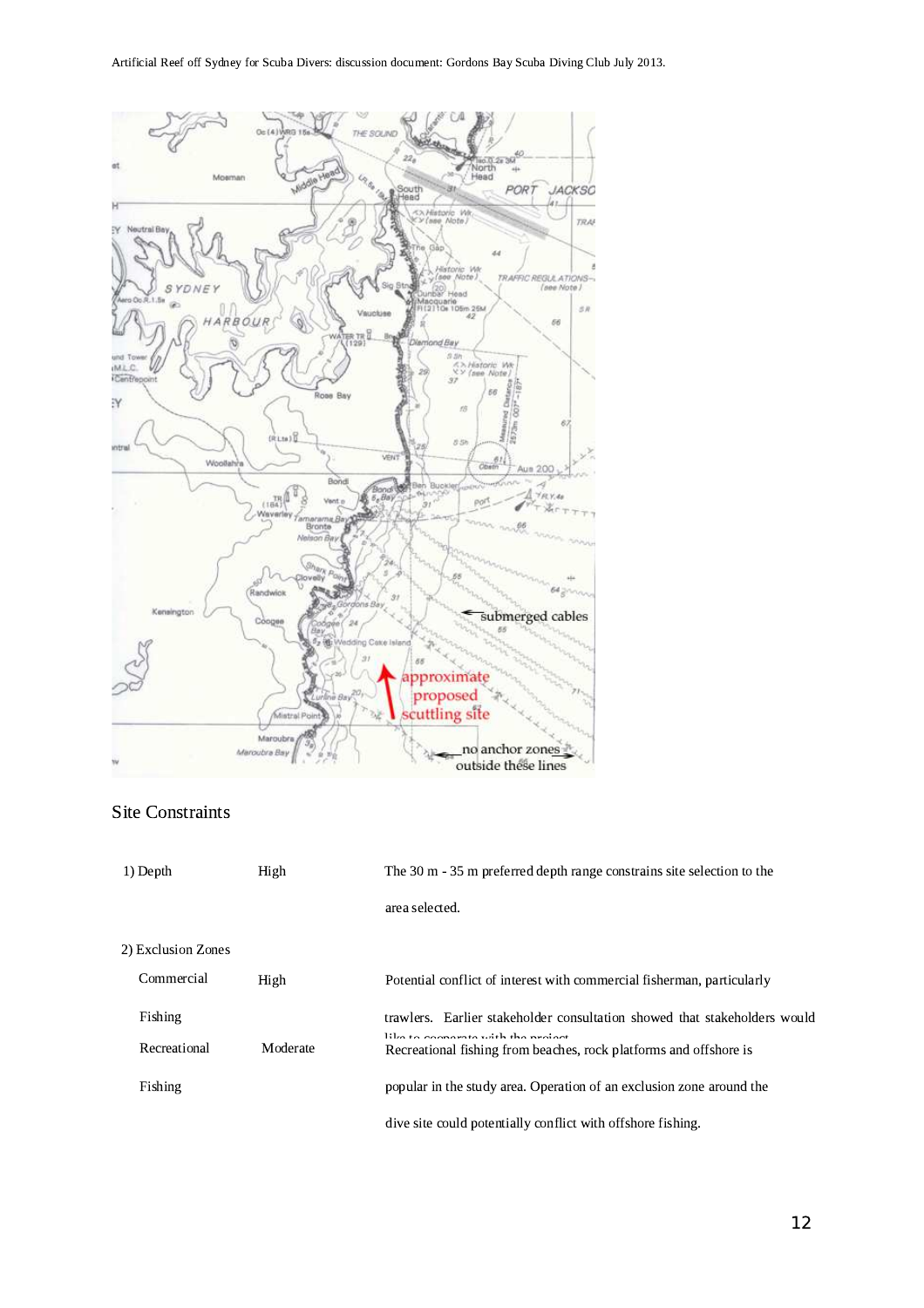| Recreational<br>Diving,      | Low      | The additional dive site would complement existing nearby sites such as<br>Shark Point, Magic Point, Wedding Cake Island and Gordons Bay. A spear<br>fishing closure is a source of conflict with spear fishers |
|------------------------------|----------|-----------------------------------------------------------------------------------------------------------------------------------------------------------------------------------------------------------------|
| Snorkelling and              |          |                                                                                                                                                                                                                 |
| Recreational                 | Low      | Significant sailing events occur annually offshore off Sydney, further                                                                                                                                          |
| Sailing and                  |          | consultation is required with offshore Sydney sailing clubs notably the<br>CYC, RSYS and MHYC especially in relation to site mooring<br>markorenavirational iccuo                                               |
| Marine                       | Low      | The site borders the existing Bronte to Coogee Marine Protected Area.                                                                                                                                           |
| <b>Protected Areas</b>       |          |                                                                                                                                                                                                                 |
| (MPA's)                      |          |                                                                                                                                                                                                                 |
| <b>Historical Ship</b>       | Moderate | There are no wrecks likely to be a constraint on the site.                                                                                                                                                      |
| Wrecks                       |          |                                                                                                                                                                                                                 |
|                              |          |                                                                                                                                                                                                                 |
| Offshore<br>Mineral          | Moderate | Possibility of future exploitation of sand resources for beach                                                                                                                                                  |
|                              |          | nourishment and/or commercial purposes. Future extraction operations                                                                                                                                            |
| and Petroleum<br>FAD'S (Fish | Low      | Further investigation is required. .                                                                                                                                                                            |
|                              |          |                                                                                                                                                                                                                 |
| Aggregation                  |          |                                                                                                                                                                                                                 |
| Telecommunica<br>tion Cables | High     | One nautical exclusion zone required under federal legislation and this site<br>is outside that restriction.                                                                                                    |
| Anchoring<br>Restrictions    | High     | The site is outside anchoring restrictions                                                                                                                                                                      |

### Business Plan

#### Initial Costs

While it is impossible to fully quantify the project costs until a vessel has been acquired, the following estimates are based upon the experience of other artificial reef projects and preliminary guidance from contractors.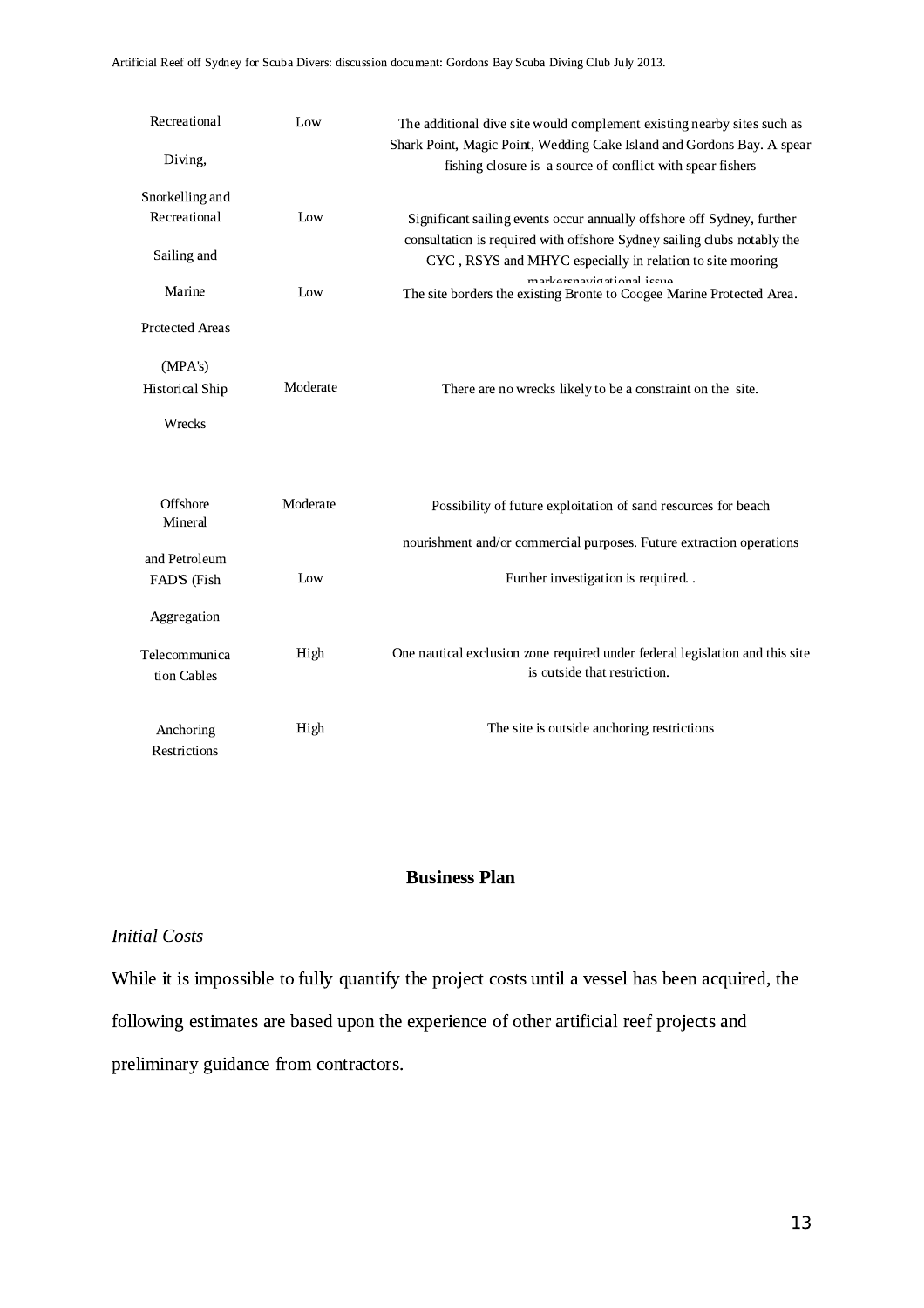| <b>Cost Item</b>                          |                                                                 | Amount |         |  |
|-------------------------------------------|-----------------------------------------------------------------|--------|---------|--|
| 1. Project Management & Preliminary Works |                                                                 |        |         |  |
| Site assessment                           | Can be extensive depending on vessel / location                 | \$     | 50,000  |  |
| Ship stability                            | Required for larger vessels                                     | \$     | 10,000  |  |
| Project management fees                   | Will depend on extent of outside help                           |        |         |  |
| Community liaison                         |                                                                 |        |         |  |
|                                           |                                                                 |        |         |  |
| 2. Preparation & Towage                   |                                                                 |        |         |  |
| Pre-tow preparations                      |                                                                 | \$     | 25,000  |  |
| Tow costs                                 | Wide variance depending on vessel & location                    |        | 2       |  |
| Wharfage                                  | Wide variance - based on per metre per day                      |        |         |  |
| Tow to Site                               | Wide variance - based on per metre per day                      |        |         |  |
| 3. Ship Preparation for Scuttling         |                                                                 |        |         |  |
| Hazmat Report and preliminary \           | May not be necessary depending on vessel                        | \$     | 25,000  |  |
| Concrete ballast                          | May not be necessary depending on vessel                        |        |         |  |
| Preparation works                         | Ship strip-out & diver access works                             |        |         |  |
| Contingency for ship preparation work     |                                                                 |        |         |  |
| 4. Scuttling                              |                                                                 |        |         |  |
| Preparation works                         | All scuttling contractor expenses                               |        |         |  |
| Explosives & materials                    |                                                                 |        |         |  |
| 5. Moorings & Navigation Aids             |                                                                 |        |         |  |
| <b>Navigation Aids</b>                    | May not be required - cardinal mark &/or IDM?                   |        |         |  |
| Moorings                                  | If installed at time                                            |        |         |  |
| <b>DEH Approvals</b>                      | Sea Dumping permit                                              | \$     | 5,000   |  |
| 6. Management Costs                       |                                                                 |        |         |  |
| Project costs                             | Administrative expenses for managers                            |        |         |  |
| Legal Fees                                | Preparation of contracts & deeds                                |        |         |  |
| Event management                          | Media etc.                                                      |        |         |  |
| Insurance                                 | Full coverage for entire project inc. at wharf, tow & scuttling | \$     | 150,000 |  |
| 7. Contingency                            |                                                                 |        |         |  |
|                                           | General contingency holding                                     |        |         |  |

\*\* There will also be receivables of scrap & souvenirs etc depending on the ship.

In addition to these costs, as mentioned above the ship must be purchased from the RAN through a competitive tender process. Depending upon the vessel, this cost can be estimated to be \$250,000. Some of this cost will be recovered through scrap metal that is stripped from the ship prior to sinking. The total cost of the project is thus estimated to be >\$565,000, though the exact cost will only be able to be determined once the vessel is acquired.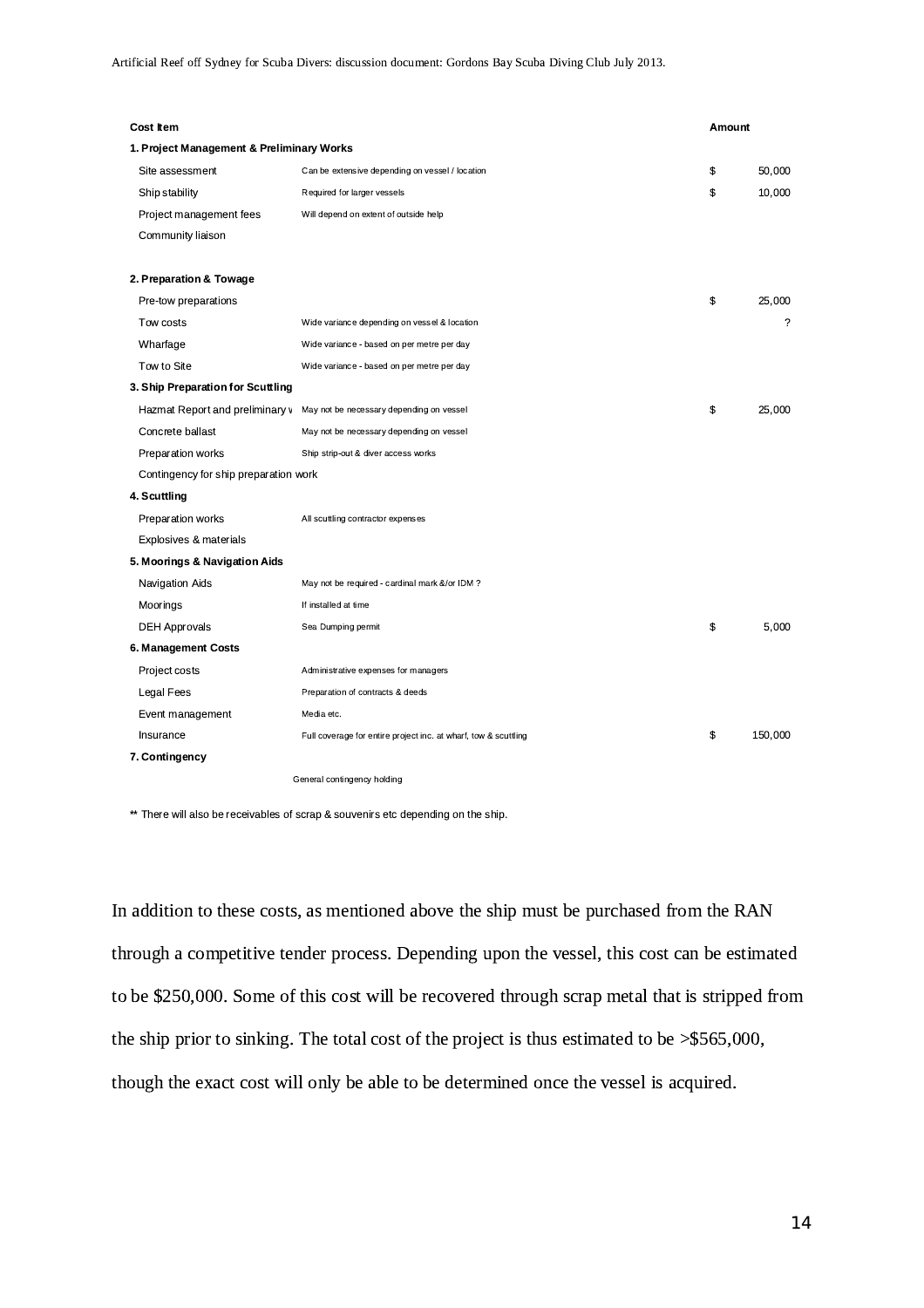It is envisaged that the project will be funded from a variety of sources, with the majority of funding being derived from Government grants. While industry and local SCUBA clubs will be able to contribute towards the initial project costs, the small size of the dive industry in Sydney precludes private sector funding. A user pay royalty is the preferred method for on going funding.

#### Ongoing Management Costs

Once the artificial reef is established, on-going management will be required to ensure that the site is maintained to a high standard and that critically the safety of the site is monitored. Again the cost of this management will be dependent on the structure of the management committee and vessel, but is unlikely to be substantial. The cost of the on-going management should easily be covered by revenue from commercial dive operators.

#### Revenues

It is proposed that the project's upkeep be self-funded through levies on commercial dive operators, a model that has successfully been applied elsewhere in Australia and overseas. In Queensland, the Government charges a \$10,000 p.a. mooring fee and \$15 per diver to commercial operators. While it is difficult to estimate the exact revenue streams in advance, the following estimates have been prepared based on industry input on the current situation in Sydney, and using the same charges as Queensland with 4 dive boat operators.

The following brief model includes both the increase in total divers using commercial operators as a result of increased publicity and attractiveness of the Sydney dive industry, as well as the percentage of these divers visiting the artificial reef. The model assumes that for any increase in the total number of divers utilising commercial dive services as a result of the